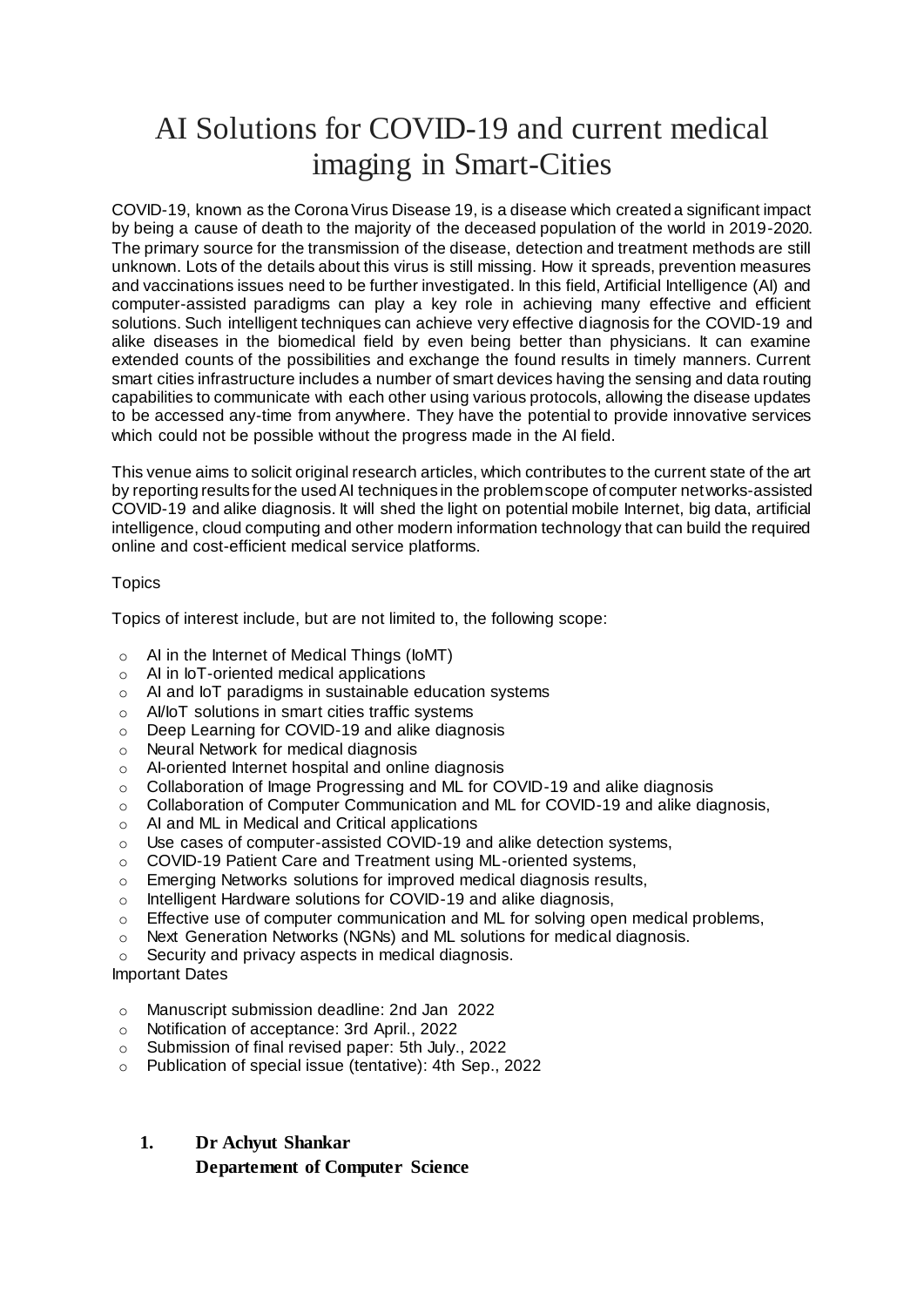### **Amity University, Noida, Uttarpradesh, India [ashankar1@amity.edu](mailto:ashankar1@amity.edu)**

Dr. Achyut Shankar is currently working as an Assistant Professor in Amity University, Noida, India. He obtained his PhD in Computer Science and Engineering majoring in wireless sensor network from VIT University, Vellore, India. He has published more than 60 research papers in reputed international conferences & journals in which 35 papers are in SCIE journals. He is a member of ACM and has received research award for excellence in research for the year 2016 and 2017. He had organized many special sessions with Scopus Indexed International Conferences worldwide, proceedings of which were published by Springer, IEEE, Elsevier etc. He is serving as reviewer of IEEE Transactions on Intelligent Transportation Systems, IEEE Sensors Journal, IEEE Internet of Things Journal, ACM Transactions on Asian and Low-Resource Language Information Processing and other prestigious conferences. His areas of interest include Wireless sensor network, Machine Learning, Internet of Thing, Block-chain and Cloud computing.

**1.** 2. **Dr Keping YU (Lead Guest Editor) Researcher(Assiatant Professor) Gloabal Information and Telecommunication Institute WASEDA University, Tokyo, Japan [keping.yu@aoni.waseda.jp](mailto:keping.yu@aoni.waseda.jp)**

> Keping Yu (Member, IEEE) received the M.E. and Ph.D. degrees from the Graduate School of Global Information and Telecommunication Studies, Waseda University, Tokyo, Japan, in 2012 and 2016, respectively.,He was a Research Associate and a Junior Researcher with the Global Information and Telecommunication Institute, Waseda University, from 2015 to 2019 and 2019 to 2020, respectively, where he is currently a Researcher. He has hosted and participated in more than ten projects, is involved in many standardization activities organized by ITU-T and ICNRG of IRTF, and has contributed to ITU-T Standards Y.3071 and Supplement 35. His research interests include smart grids, information-centric networking, the Internet of Things, blockchain, and information security. He has served as a TPC Member for more than ten international conferences, including ITU Kaleidoscope, the IEEE Vehicular Technology Conference (VTC), the IEEE Consumer Communications and Networking Conference (CCNC), and the IEEE Wireless Communications and Networking Conference (WCNC). He was the Chair of the IEEE/CIC ICCC 2nd EBTSRA workshop, the General Co-Chair and the Publicity Co-Chair of the IEEE VTC2020-Spring EBTSRA workshop, the TPC Co-Chair of the SCML2020, the Local Chair of the MONAMI 2020, the Session Co-Chair of the CcS2020, and the